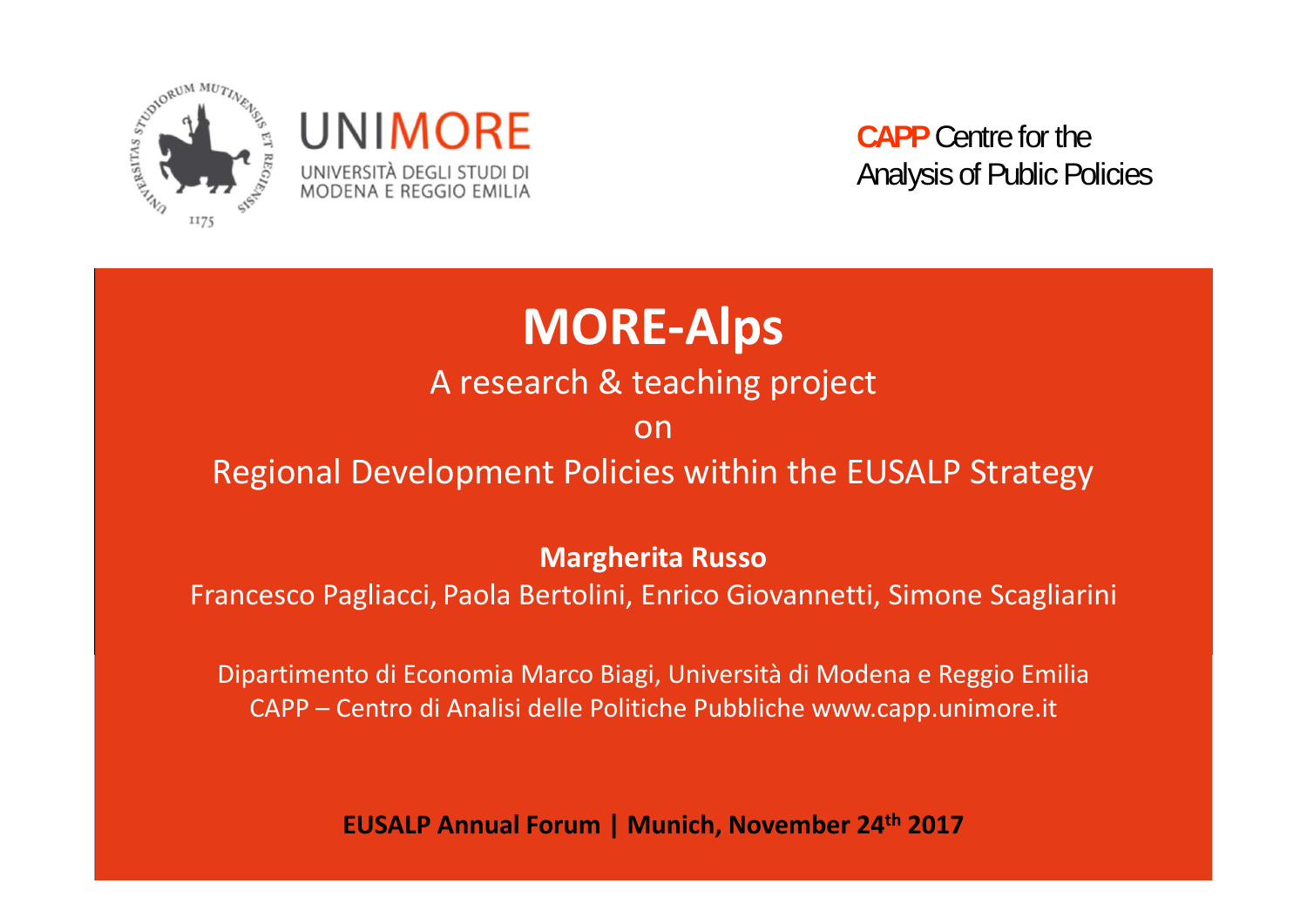**Goal**: research & teaching on AG1's focus

**research activities** involving students

on issues regarding AG1's focus

 $\rightarrow$  "potentials, synergies and challenges to be addressed **in order to develop an effective innovation ecosystem in the Alpine Region"**

**teaching** (multidisciplinary, multilevel, multidepartment) with

- ‒ Master thesis for students in the Master course in *Languages for Communication in International Enterprises and Organizations* [at least two EU languages]
- Empirical application for students in "Analysis of territorial systems", in the Master course in *Economics and Public Policy*

a **cooperation proposal for universities in the Eusalp area** at present, there are **no extra funds for such activities**, but an Erasmus+ proposal may be presented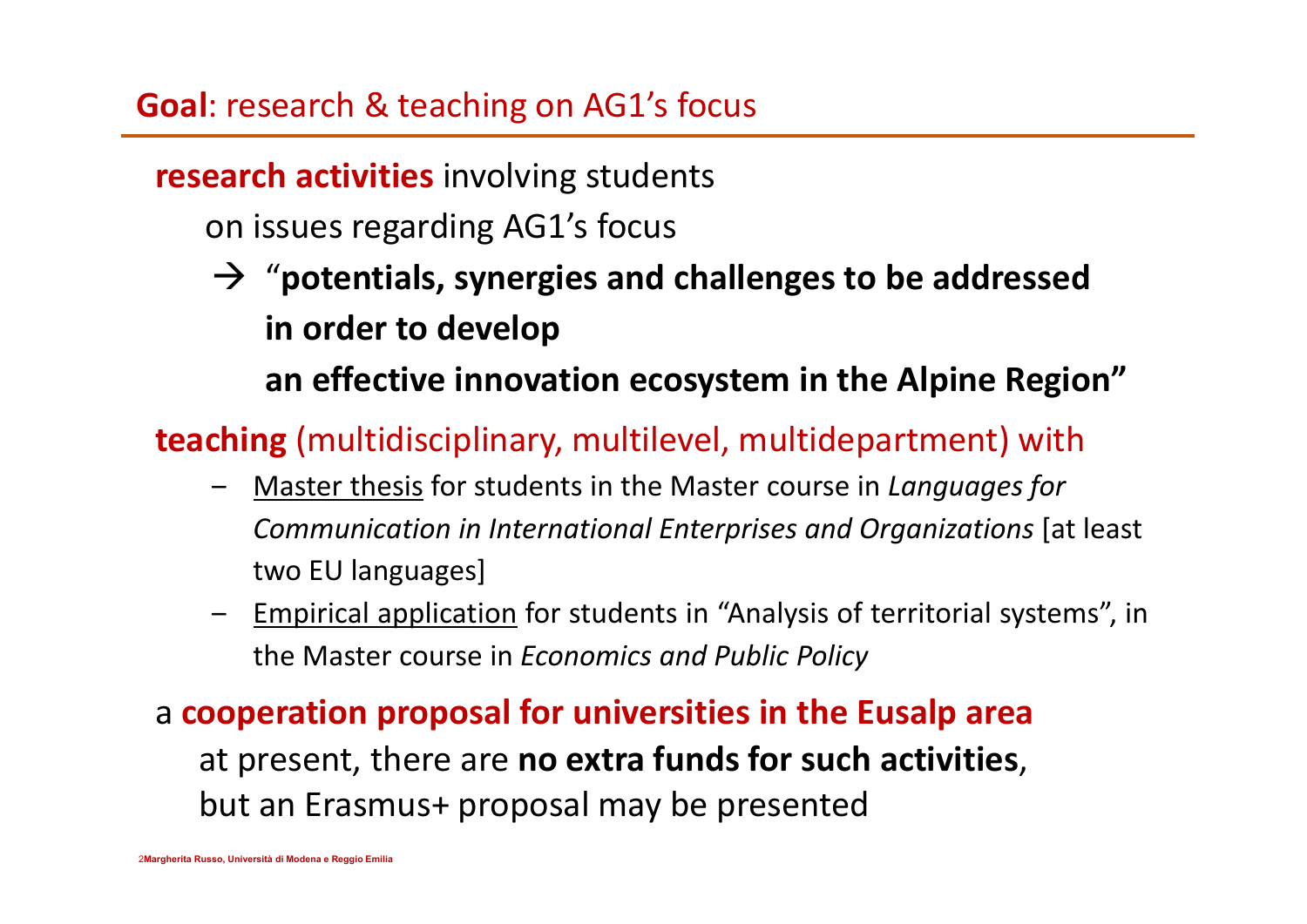Key issues tackled by MORE‐Alps

- o Identification of the key strategic sectors for cooperation in supporting Research & Innovation (R&I)
- o Mapping of existing clusters, competence centres related to the economic regional landscape
- o Matching value chains and capabilities related to key areas of competence with regard to smart specialisation strategies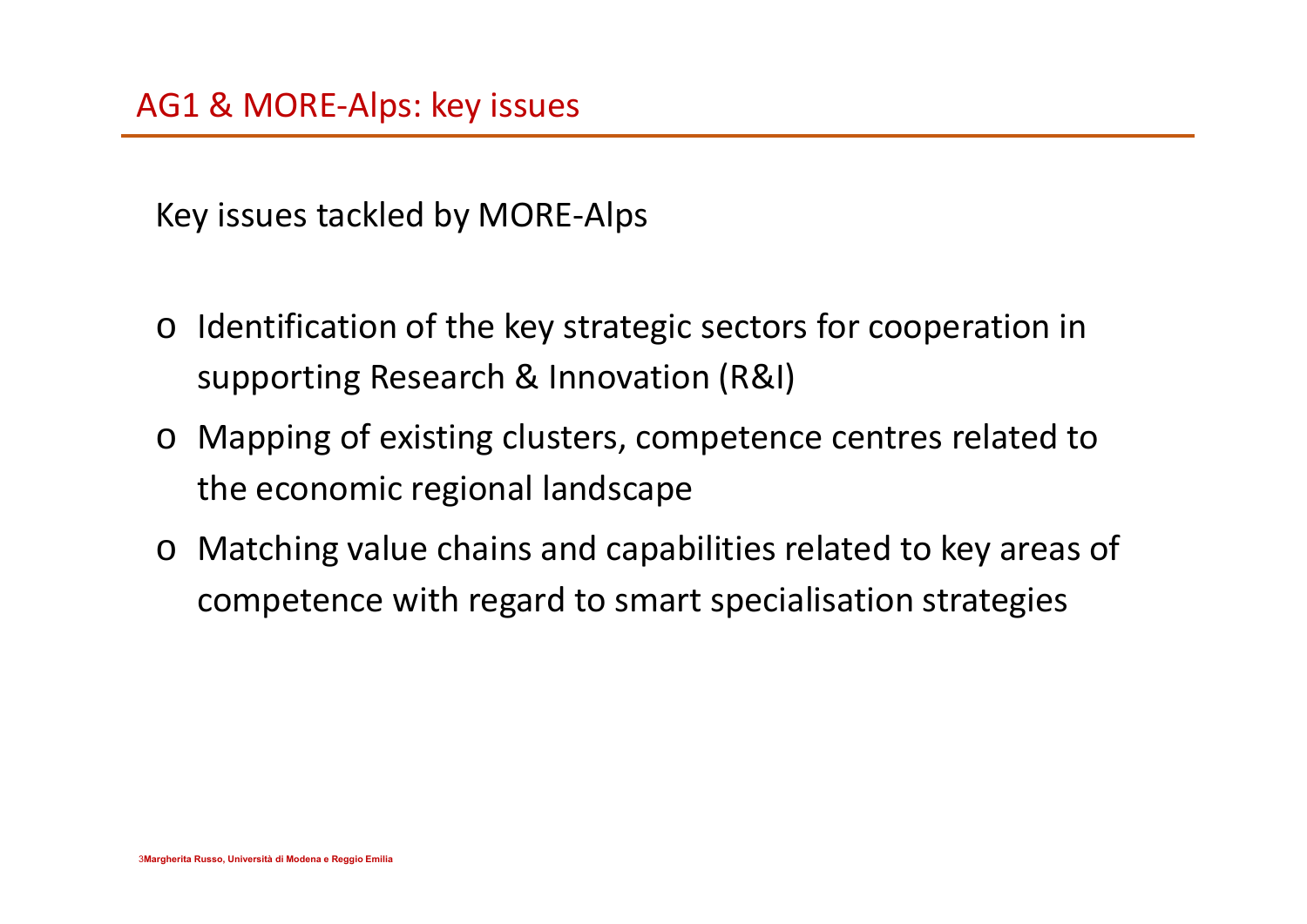# MORE‐Alps: strategy of the research & teaching programme 1/2

# **1\_Analysis of original documents** [in original languages] in order **to provide a comprehensive framework**

- a. of the many institutional settings within the Eusalp area  $\rightarrow$  forms of state and administrative functions
- b. of the vision of each region/country members with regard to the AG1's issues

2014‐20 *Operational programme, Partnership agreement, RIS3 documents*

c. of the ongoing collaborations within the Interreg framework

*list of projects: regions involved, themes, resources, results*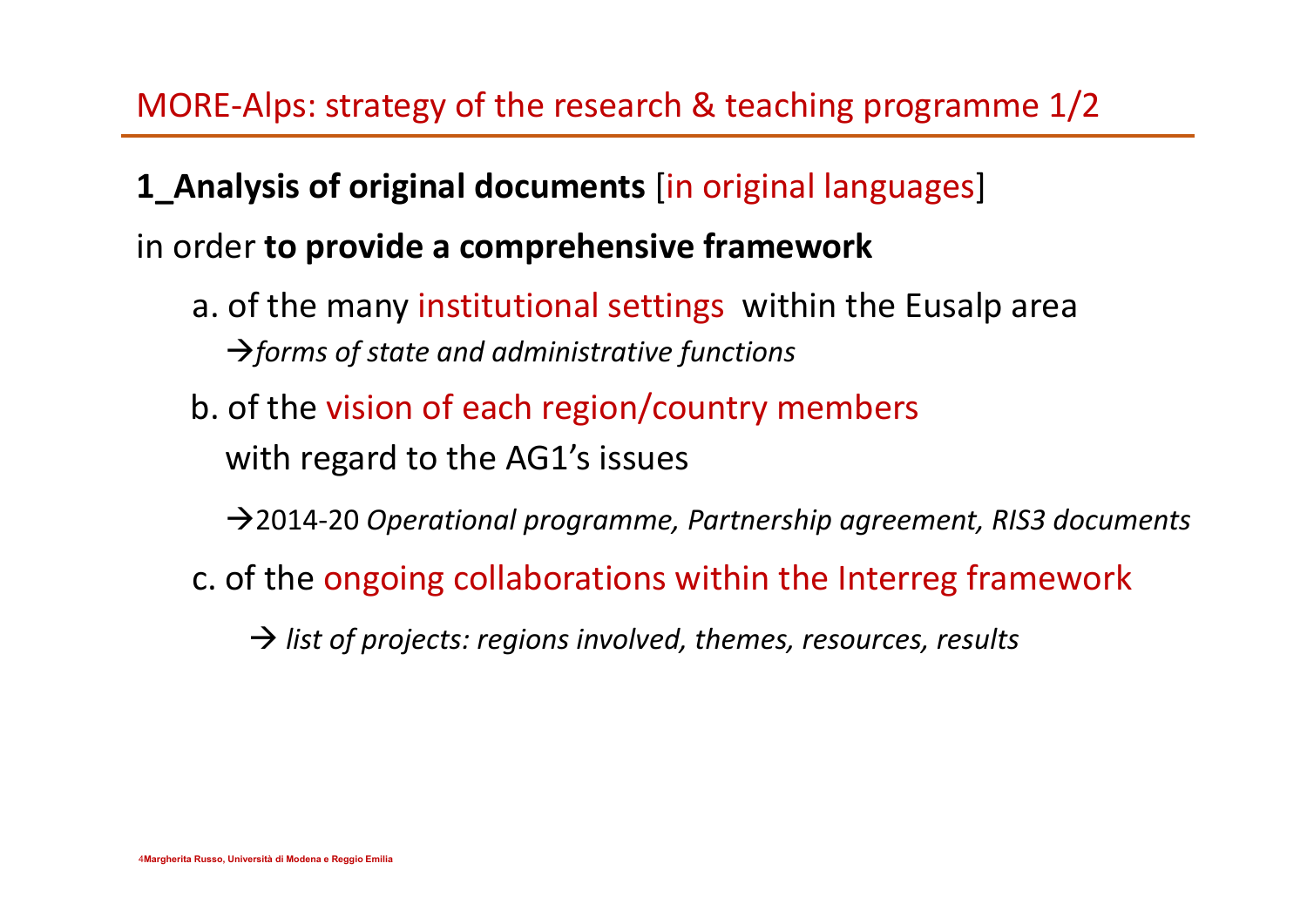# MORE‐Alps: strategy of the research & teaching programme 1/2

# **2\_Analysis of economic data**

- $\blacksquare$  Eurostat and national statistics *[demography and economic activities]*
- Atlas of Economic Complexity *[product space from international trade]*
- **European competitiveness index** *[innovation, competition] (missing data for Switzerland)*

in order **to frame a comparative perspective of socio‐economic conditions**

 $\rightarrow$  from the national perspective to the multiregional focus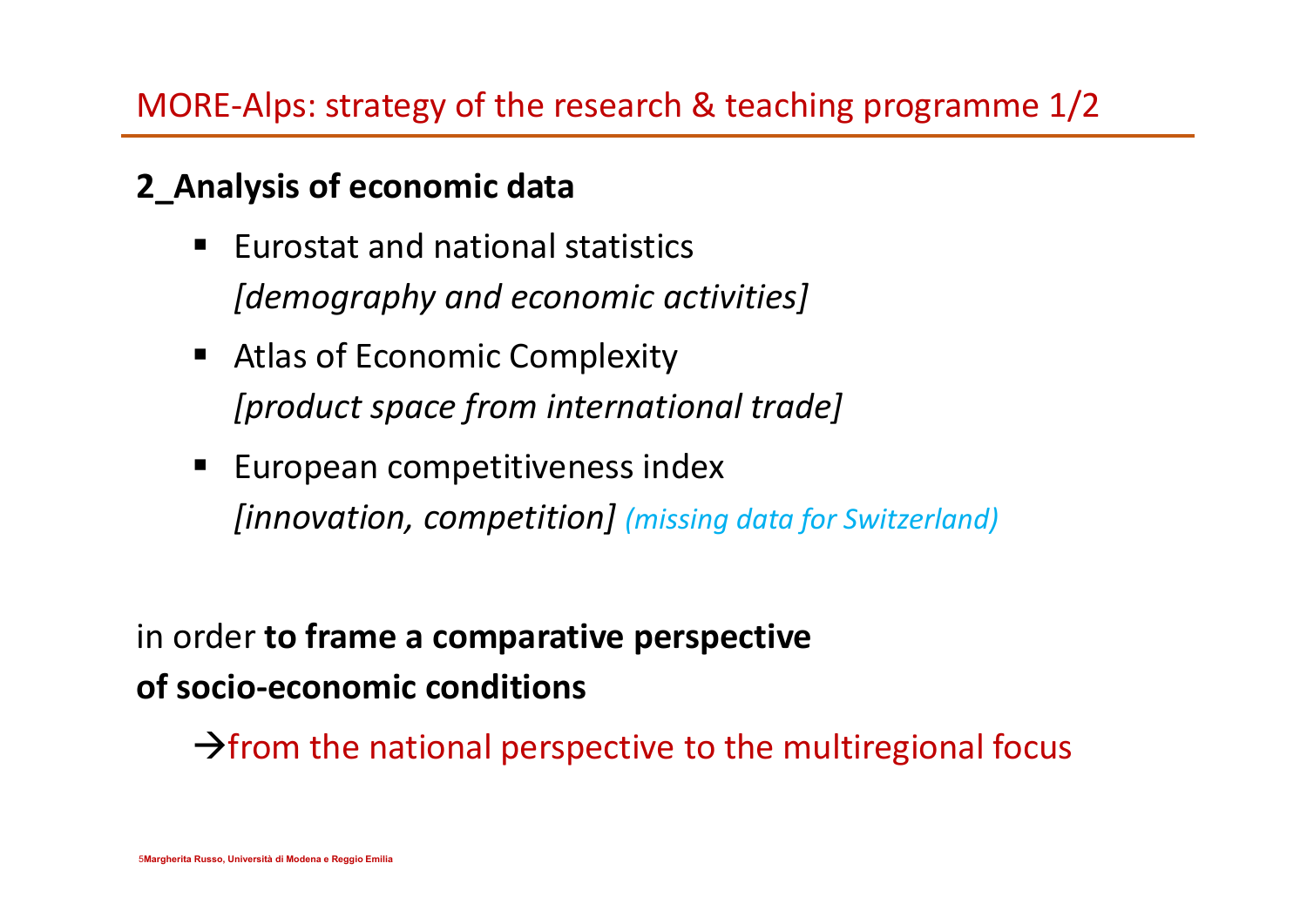### EUSALP Strategy – territorial structure



- **Country level**  (Liechtenstein and Slovenia)
- **Regional level** (48 regions).

# **NUTS 1 level**:

**Germany** (Länder)

#### **NUTS 2 level**:

**France** (Régions), **Italy** (Regioni and Province Autonome),

**Austria** (Länder)

#### **NUTS 3 level**:

**Switzerland** (Cantons)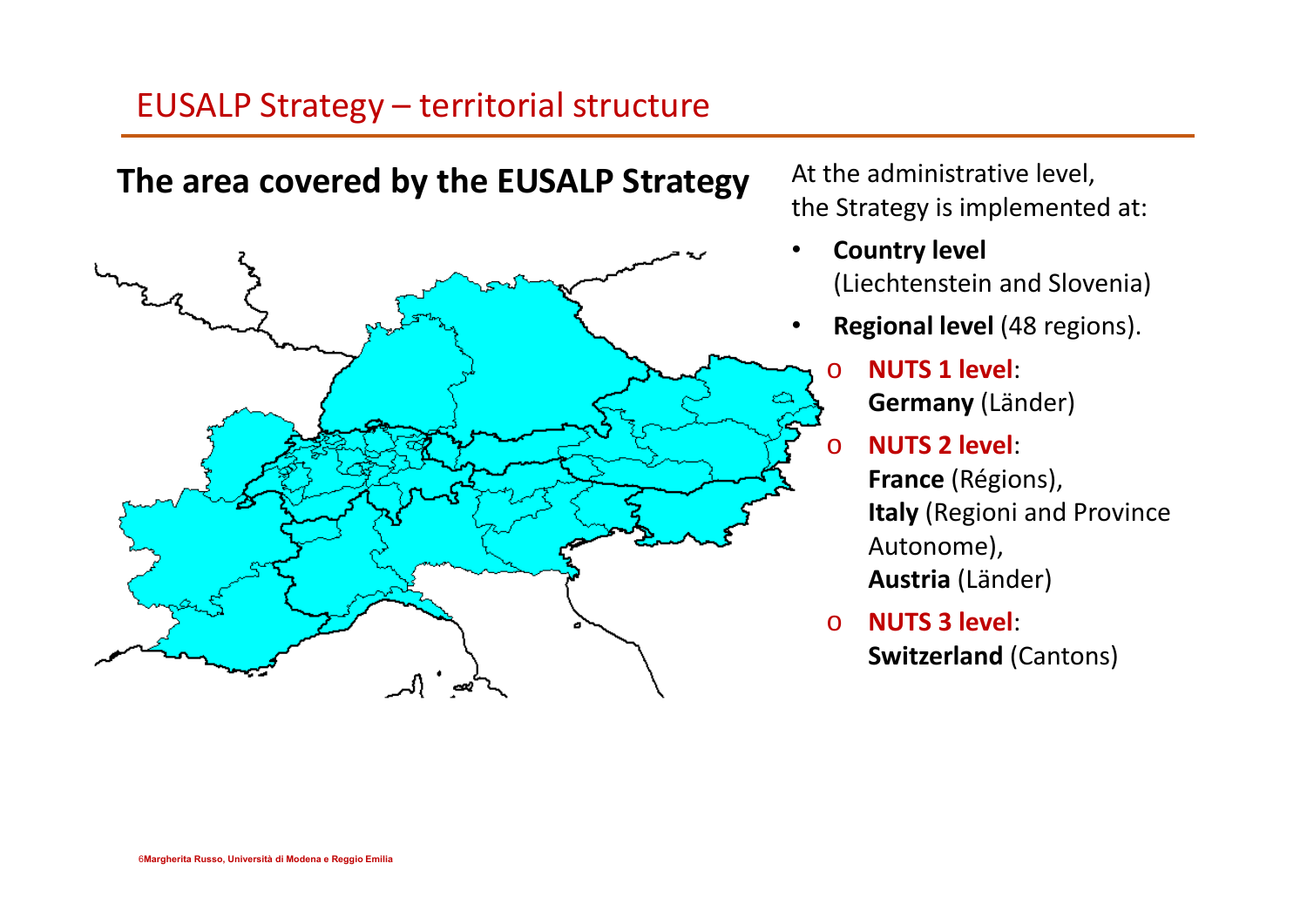Given the administrative structures involved **Q1. Are the policy tasks comparable across the NUTS levels?**

On the basis of thematic objectives addressed by the OPs **Q2. Which are the policy measures** implemented at regional/country level **that could be more effective in enhancing the innovation ecosystem potential in the Alpine Region?**

On the basis of the comparative analysis of the RIS3

**Q3. Which is the common set of S3 that could support the innovation ecosystem in the Alpine Region?**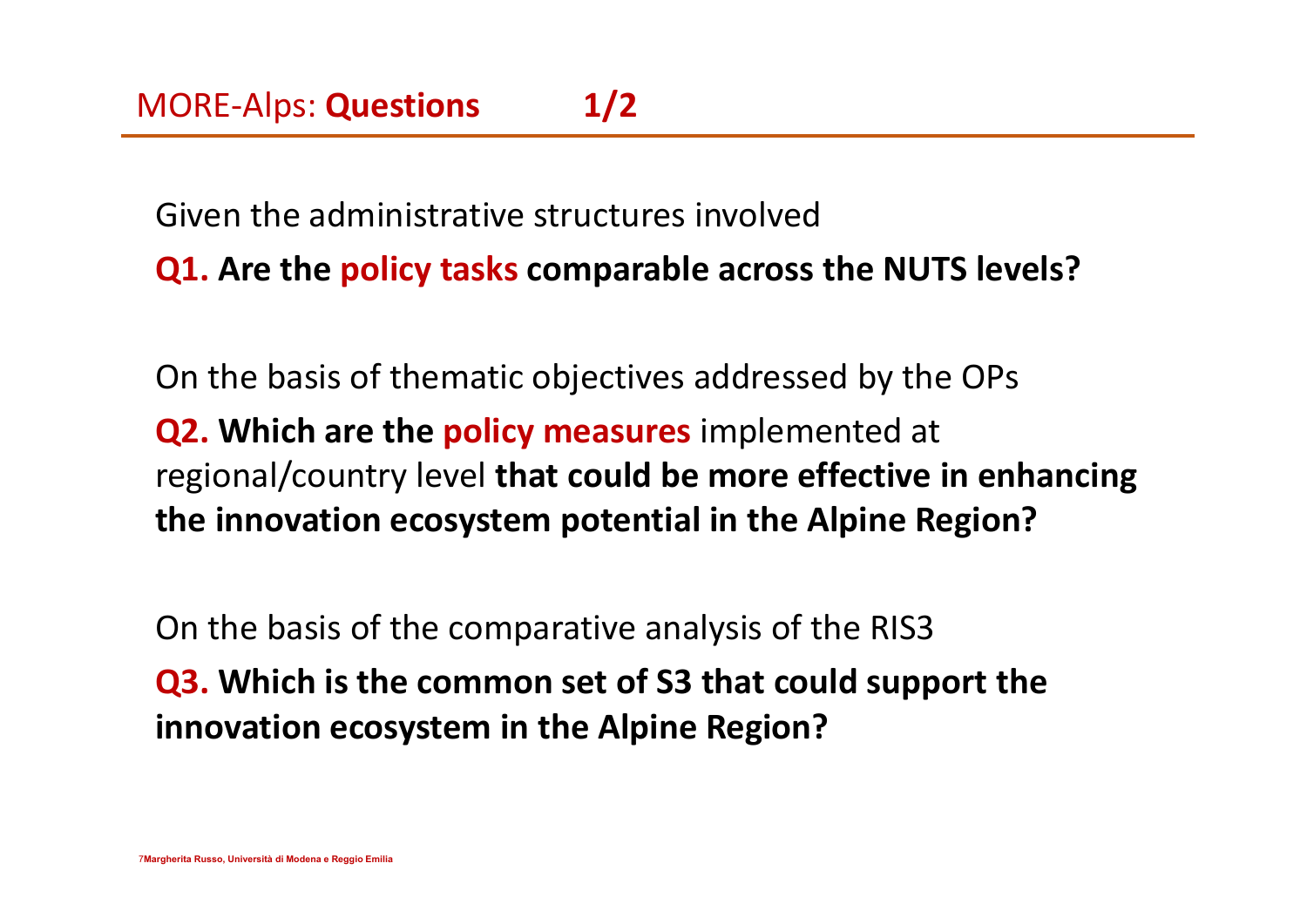Given the product space [Atlas of Economic Complexity]

**Q4. What is the core of complexity in the Alpine Region and what is the corresponding feasibility space?**

On the basis of past and ongoing Interreg projects

**Q5. Which are the topics and the practices implemented in the Alpine Region?**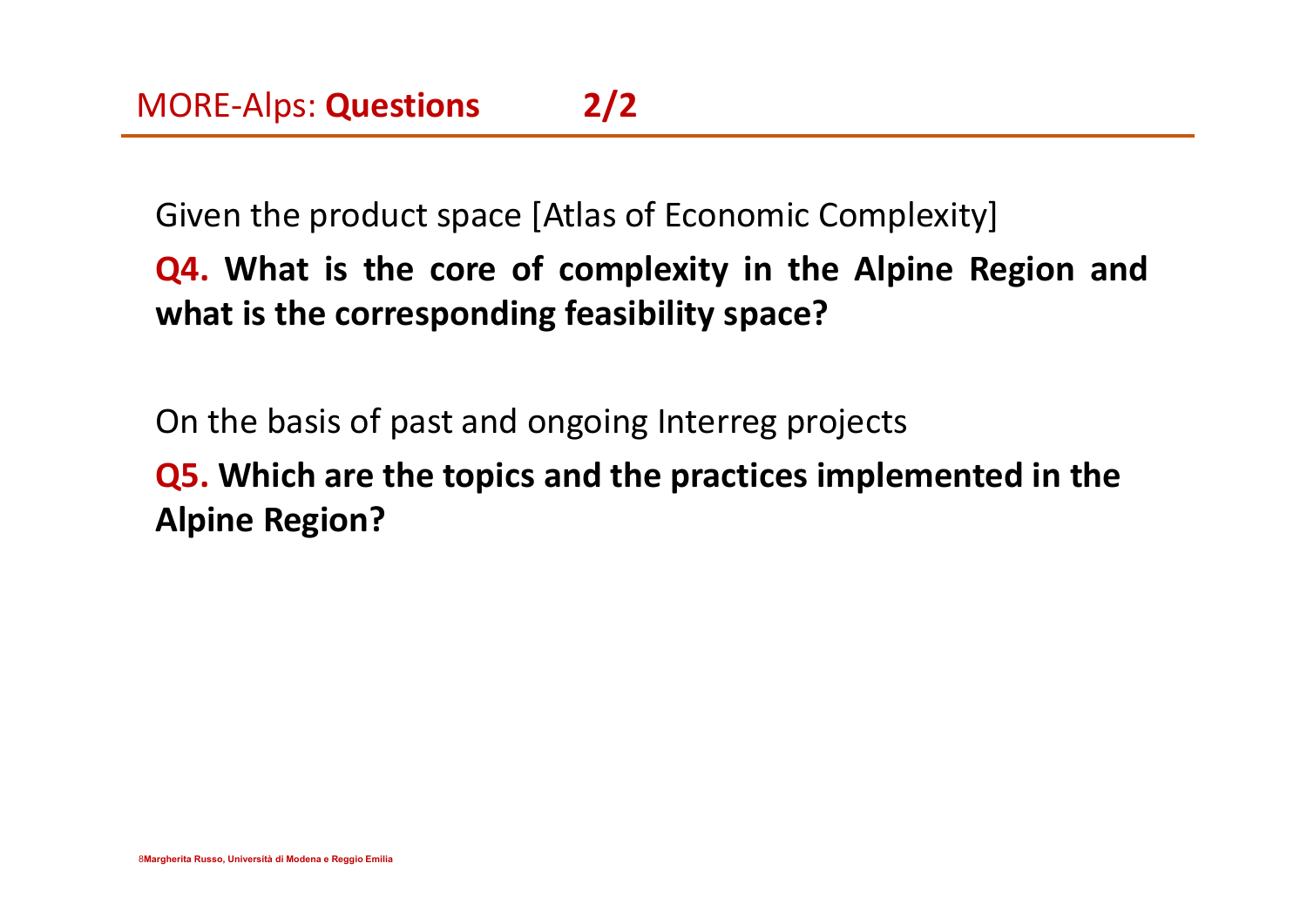### MORE‐Alps Project – language

The analysis of regional/national policy documents is carried on in several different languages.

Official languages of the regions covered by EUSALP:



**English language**: for any communication within the research group as well as for the report production and dissertation thesis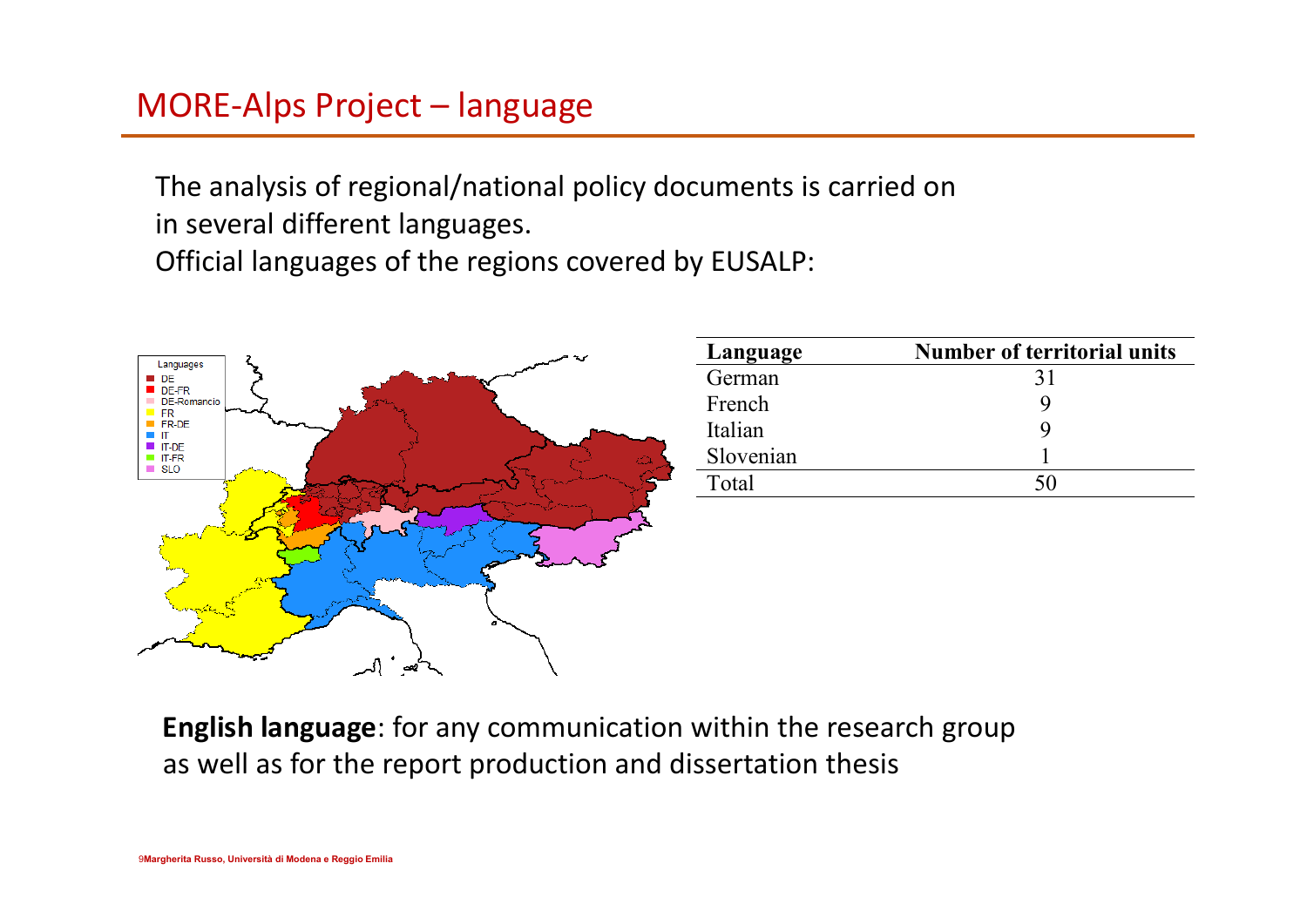# MORE‐Alps Project – research products [in English]

#### **Master thesis** on

#### [December 2017]

- Baden-Württember
- Bayern (I)
- Rhône-Alpes

#### [February 2018]

- Austria
- Bayern (II)
- $\blacksquare$  PACA
- Val d'Aosta
- **EUSALP:**

interrg & product space

### **Reports** on

#### [January 2018]

- Franche-Comté
- **Example 2** Legal and politic guidelines for the research policy in Baden‐Württemberg *(translation of the summary prepared by S.Hockling)*

#### **DEMB Working paper** on

Comparative analysis of constitution laws in the EUSALP countries by Prof. Simone Scagliarini [March 2018]

#### **International workshop** to be held in Modena [Spring 2018]

to present the results of the first phase of MORE‐Alps

and

to discuss issues in a comparative perspective on the macroregional strategies within the EU policy (next programming period)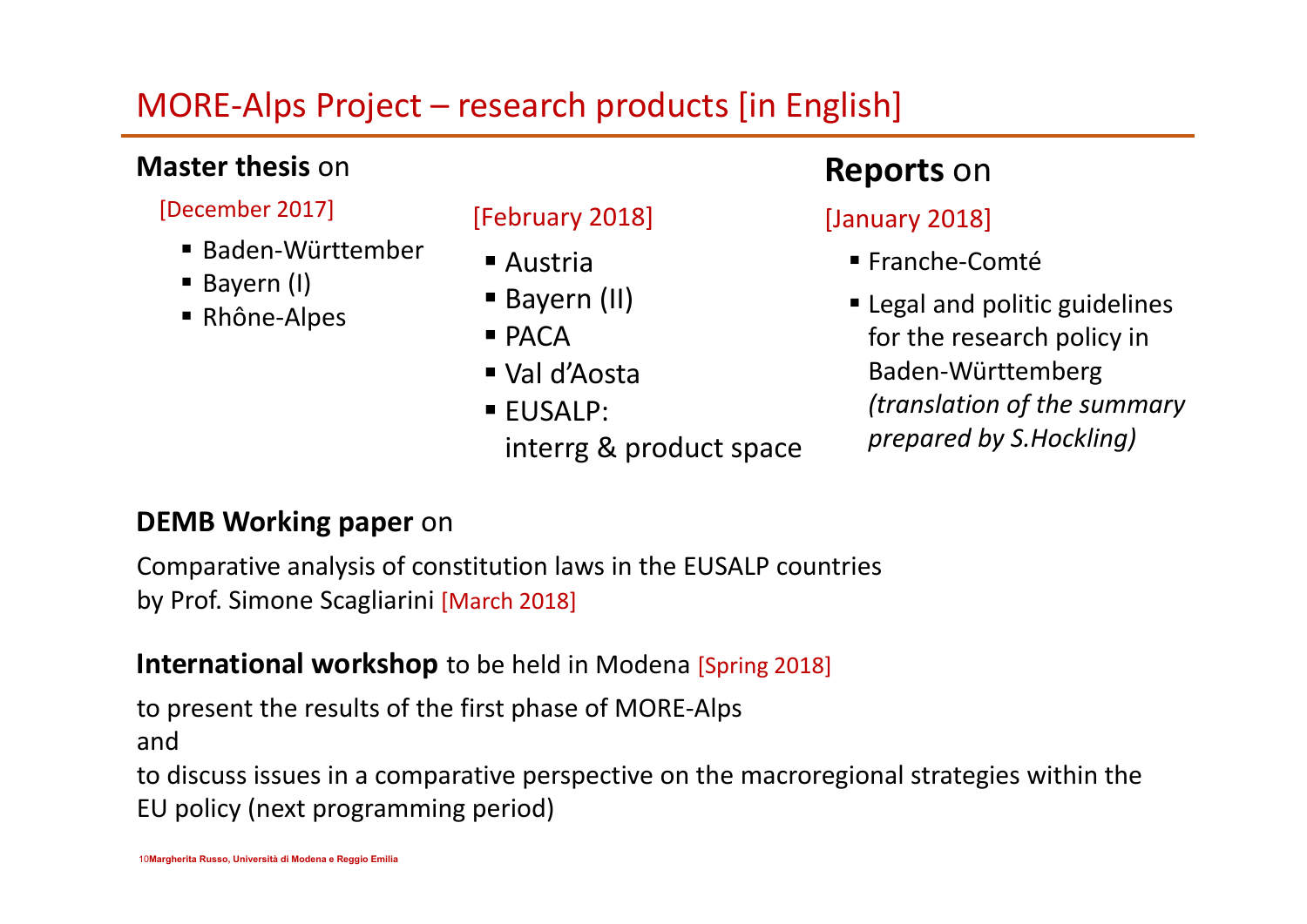## **Another cohort of students**

- ٠ other regions [Italy, Switzerland, Slovenia]
- ٠ other thematic objectives for the regions already examined
- ٠ An overview on RIS3
- ٠ comparative analysis on policy measures [calls, background activities, beneficiaries, impact, …]

# **Field work/on site interviews**

On site interviews and analysis will be possible according the availability of funds

## **Future collaboration**

- Ξ with the EUSALP Strategy, and in particular with Sub groups 4 in AG1
- Ξ with other EU institutions (JRC, Eurostat, ESPON, ...)
- Ξ with other universities from the countries involved in the strategy